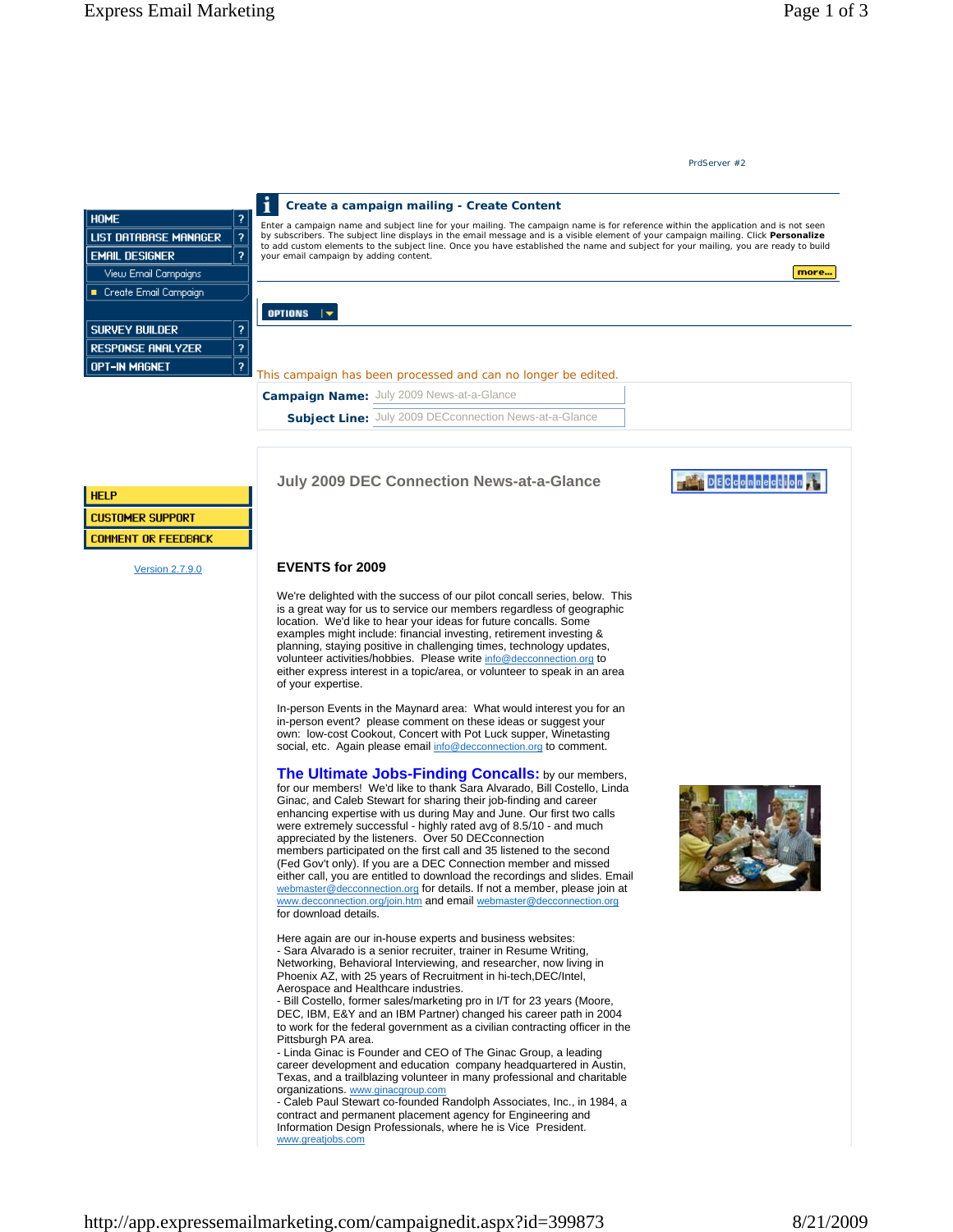**NEW HAMPSHIRE Chapter:** the NH Chapter just ran a wonderful social event - a Wine-tasting Party at Vintner's Cellars in Bedford. We had a lovely evening socializing and sampling six dinner and two dessert wines. Many of us really got "in the spirits" and brought home a souvenir or two of the evening. Thanks to the NH team, Barbara Langdon, Lin Schimel, John Lindgren, Hank Vezina, Barry Nestor, and Sarah Booth, for putting together a terrific event. They made the arrangements and our appetizers as well! See photos on the NH Chapter page of our website.

**NH Chapter's next event is in August - Save the Date! A picnic in the park - featuring a free concert of the DEC Big Band** (OK, so they're called the Compaq Big Band), at the Abbie Griffin Bandstand, near the Town Hall, on Baboosic Lake Road, Merrimack NH on Wed., Aug, 26, from 7-9 PM. Bring your picnic basket with supper, and blankets or lawn chairs for comfort. Look for our DECconnection banner for the gathering spot. No RSVP necessary. In the event of rain the concert moves indoors to nearby Merrimack High School. By the way, to get on the Big Band's email list, write to Al Saloky at alsaloky@aol.com.

**Westfield MA (WFO) - Announcing the 1st-ever reunion** for all employees who ever worked at WFO - Westfield MA manufacturing facility - will be September 12, 2009 at The Elks Club, off Lower Westfield Street, Holyoke, MA "from 1 PM till they close the joint down". Email John Crabtree and Kevin O'Leary if you are interested. John at crabtree@charter.net, or call 864.862.6737; Kevin at kjo5285@msn.com.

**Colorado Springs (CXO) -** enjoyed their annual reunion on April 24th this year. Thanks to Rob Stubblefield for making the photos available. You can see some of them on our website.

Anyone in **Germany**? the very active DECnett.de group there is planning 2 local meetings and open reunion in the Fall in Munich. Email Ingolf Marzenski Ingolf@DECnett.de if interested in joining them.

## **Membership Updates**

Welcome to our new members since last issue: Krysi Abrams, Will Anderson, Susan Duggan Arayas, Cori (Donna) Ashworth, Lynn Beckner, Wayne Belanger, Chuck Bessant, Maria Plaza Bonsavage, Jonathan Braley, Linda Nallett Braun, Nicole Burkel, Kathleen Chapman, Clinton D. Cuny, Mary Lou Dopart, Cynthia Filipe, Cathy Egerborn Geller, Andy Goldstein, Nora Jacobs Grant, Steven Grass, Elisabeth C. Judge, Barry Kierstein, Lanning Levine, Dolores Locantore, Bruce Magnuson, Doug McClanahan, Anita Moeder, Dick Noddin, Kim Peaslee, Dennis J. Reardon, Susanna Ries, Greg Rogers, Michael Rogers, Al Rosner, Judy Samson, Alex Tellert, Alice Thayer, Robert Velten, Thomas J. Walker, and Abbott Weiss.

Re-welcome to our renewing (R) members:

Hayden Anderson, Joanne Andrews, Martha Arnum, Shirley Bausch, Sue Baust, Mary Bellegarde, Walter Bonin, Edward Sherman Brown, Ron Bruckman, Tim Carlson, Wendy Caswell, Walt Colby, Robert Cummings, Sandy Zimany Day, John DeMarco, Joe Dempster, Mary Ebens, Marcelle A Enright, Ted Faigle, Gary Finerty, Rod Flakes, Janice Frampton, Sally Gould, Larry Harris, Ron Hatfield, Larry Hersch, Alan Hopkins, Ray Humphrey, Samuel J. Hutchinson, John S. Jorgensen, Fred Kulas, John Knowles, Joseph LaRose, Lois Levick, Fran Linnehan, Greta Magenis, Steve Marino, Pablo Martinez, Suresh Masand, Phyllis Moss, Jean Nagle, John Oelfke, Roland Olivier, Dave Palmer, Joseph Parola, Peter G. Powell, Jane Puffer, Sriram Ramanathan, Jack Richardson, Michele D. Rosen, Joan Ross, Mort Ruderman, Marty Sack, Will Sherwood, Vince Tarbassian, Gail Harpell Tombeno, Ron Vanosdol, David Velten, Donald Vonada, David A. Wells, John Stephen Wells, Won O. White, and Nancy Woolsey.

Great to have you all aboard!

**DECconnection Newsbytes:** Job announcements/changes or just personal news you'd like to share - **Send us your newsbyte and we'll include it here! webmaster@decconnection.org**

**Roland Olivier** worked in Digital's Contracts Department, Law Department and the Office Information Systems Group from

**ADECCOMMection**